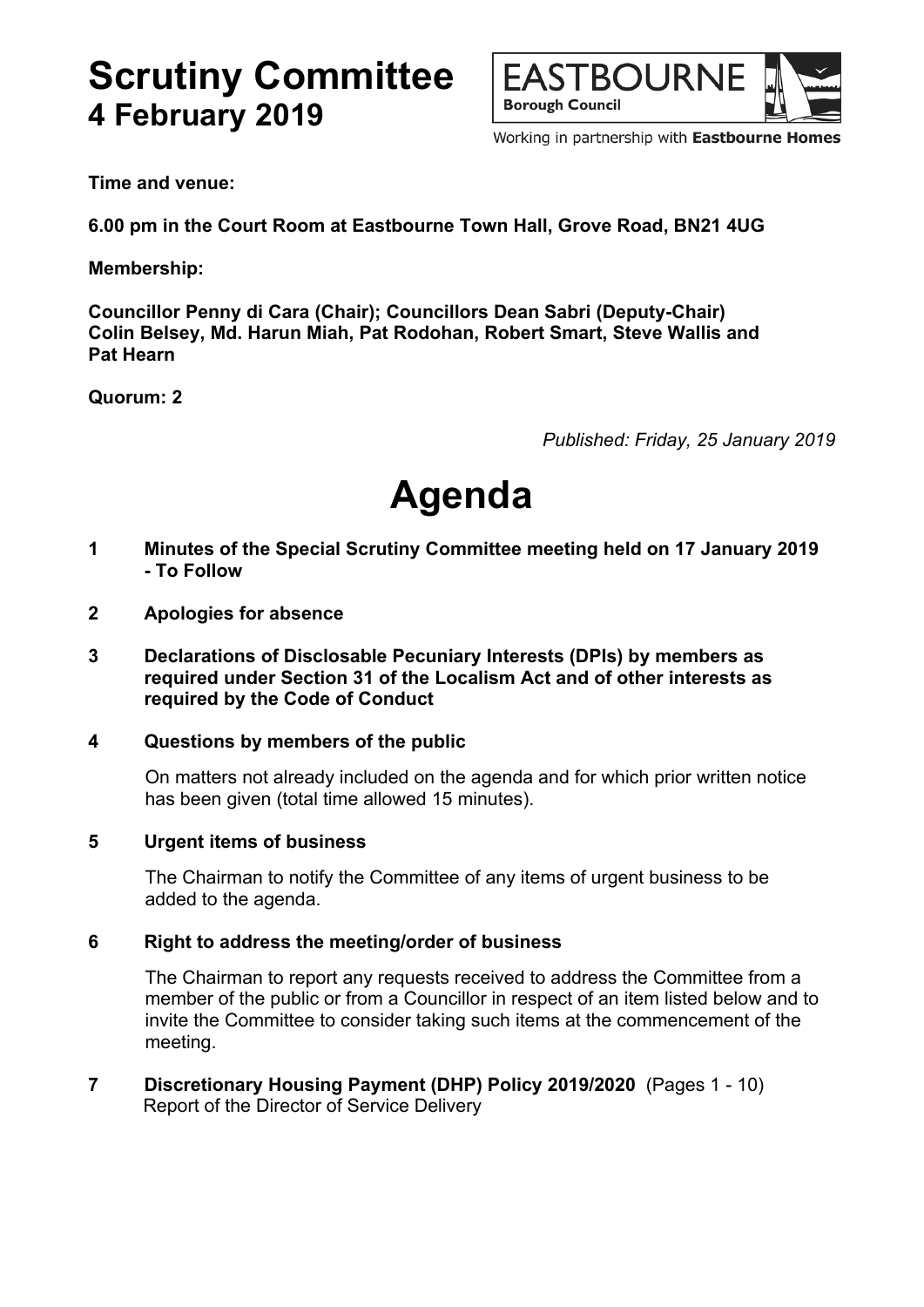- **8 Equality and Fairness Annual Report** (Pages 11 24) Report of the Director of Regeneration and Planning
- **9 Performance Monitoring 2018/2019 - Quarter 3** (Pages 25 48) Report of the Director of Regeneration and Planning
- **10 Council Budget Proposals 2019/2020** (Pages 49 74) Report of Chief Finance Officer
- **11 HRA Revenue Budget and Rent Setting 2019/20 and HRA Capital Programme 2018/22** (Pages 75 - 88) Report of Chief Finance Officer
- **12 Forward Plan of Decisions** (Pages 89 108)
- **13 Scrutiny Work Programme** (Pages 109 110)
- **14 Date of the next meeting**

To note that the next meeting of the Scrutiny Committee is scheduled to be held on 10 June 2019 in the Court Room, Town Hall, Eastbourne, commencing at 6:00pm.

### **Information for the public**

**Accessibility:** Please note that the venue for this meeting is wheelchair accessible and has an induction loop to help people who are hearing impaired. This agenda and accompanying reports are published on the Council's website in PDF format which means you can use the "read out loud" facility of Adobe Acrobat Reader.

**Filming/Recording:** This meeting may be filmed, recorded or broadcast by any person or organisation. Anyone wishing to film or record must notify the Chair prior to the start of the meeting. Members of the public attending the meeting are deemed to have consented to be filmed or recorded, as liability for this is not within the Council's control.

**Public participation:** Please contact Democratic Services (see end of agenda) for the relevant deadlines for registering to speak on a matter which is listed on the agenda if applicable.

### **Information for councillors**

**Disclosure of interests:** Members should declare their interest in a matter at the beginning of the meeting.

In the case of a disclosable pecuniary interest (DPI), if the interest is not registered (nor the subject of a pending notification) details of the nature of the interest must be